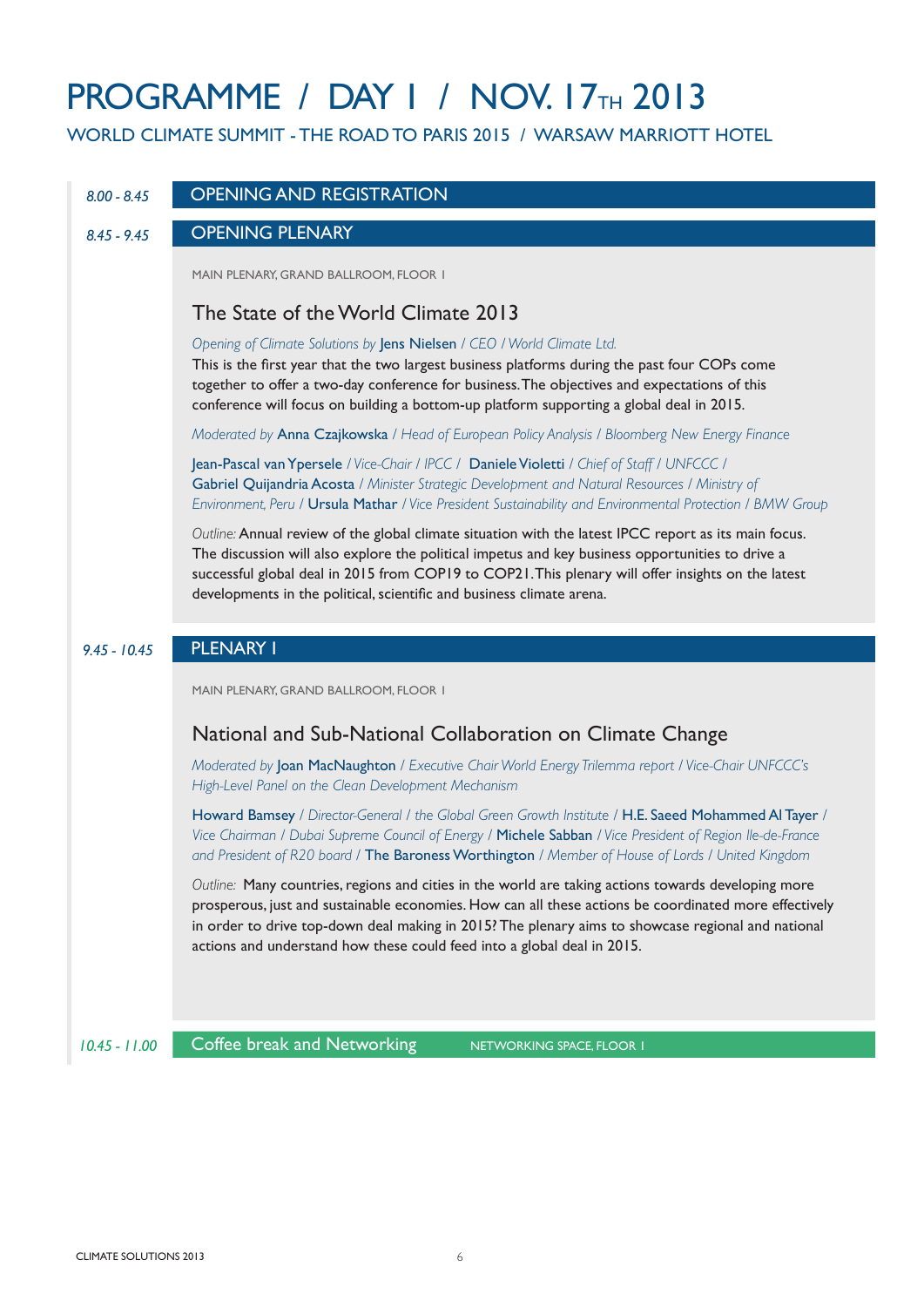MAIN PLENARY, GRAND BALLROOM, FLOOR 1

#### Sustainable Innovation through Public Private Partnerships

*Moderated by* James Wilde */ Managing Director Innovations and Policy / Carbon Trust*

Jørgen Tang-Jensen */ CEO / VELUX /* Paul Simpson */ CEO / Carbon Disclosure Project /* Gino van Begin */ Secretary General / ICLEI /* Anthony Cox */ Head Climate, Biodiversity and Water Division / OECD /*  Ohto Nuottamo */ Senior Packaging Adviser / Stora Enso*

*Outline:* In order to drive sustainable innovation within economies and industries, more collaboration and new methods of business need to be implemented between the public and private sectors. Doing this at scale requires innovation: from developing and adopting new materials, technologies and processes; through to re-thinking product design and evolving new business models with cities and countries. Learn from leaders in industry and technology who are forging a path by creating new business collaborations and innovating new business models.

#### **12.00 - 13.00 Buffet Lunch and Networking NETWORKING SPACE, FLOOR 1**

CONGRESS HALL, FLOOR 2

#### Finance:

## Engaging with the Private Sector

*Moderated by* Stephanie Pfeifer */ CEO / Institutional Investors Group on Climate Change (IIGCC)*

Anne Højer Simonsen */ Deputy Permanent Secretary / Danish Ministry of Climate, Energy and Building /* Christopher Knowles */ Head of Climate Change and Environment / European Investment Bank /* Vikram Widge */ Manager Climate Finance and Policy / International Finance Corporation /*  Nick Robins */ Head of Climate Change Centre of Excellence / HSBC*

*Outline:* This workshop aims to explore how a market for climate finance can be created by using existing mechanisms and by creating new financial instruments. How can we encourage the private sector to drive this flow of funding for climate change mitigation and adaptation? Learn from finance leaders in the public and private sectors about finance for climate.

#### *13.00 - 14.00* WORKSHOP I WORKSHOP II

MAIN PLENARY, GRAND BALLROOM, FLOOR 1

Building Sustainable Cities

*In collaboration with the City of Warsaw*

*Moderated by* Peter Graham */ Executive Director / Global Buildings Performance Network*

Leszek Drogosz */ Director of Infrastructure / City of Warsaw /* Michael Rasmussen */ Chief Marketing Officer / VELUX /* Harry Verhaar */ Head of Global Policy / Philips /* Henryk Kwapisz */ Public Affairs Manager / Saint Gobain /* Stephanie Miller */ Director Climate Business Department / International Finance Corporation /* Daria Kulczycka */ Director Energy and Climate Change Department / Lewiatan /* Mr. Waleed Ali Salman */ Board Member / Dubai Supreme Council of Energy*

#### *Observers:*

Lindiwe Kwele */ Deputy City Manager / Strategy Development and Implementation / Tshwane, Pretoria Municipality, South Africa /* Rajiv Ra */ Principal Secretary / Government of Maharashtra / India /* Alejandro Fabre */ Environment Secretary / Puebla Municipality, Mexico /* Olatunji Oluwaranti Bello */ Honorary Commissioner / Ministry of Environment / Lagos State, Nigeria* 

*Outline:* This workshop will explore the key challenges and find out some key policy recommendations to green cities and help them meet their sustainability targets. Learn from experts and leaders in the building, infrastructure, finance and energy industry.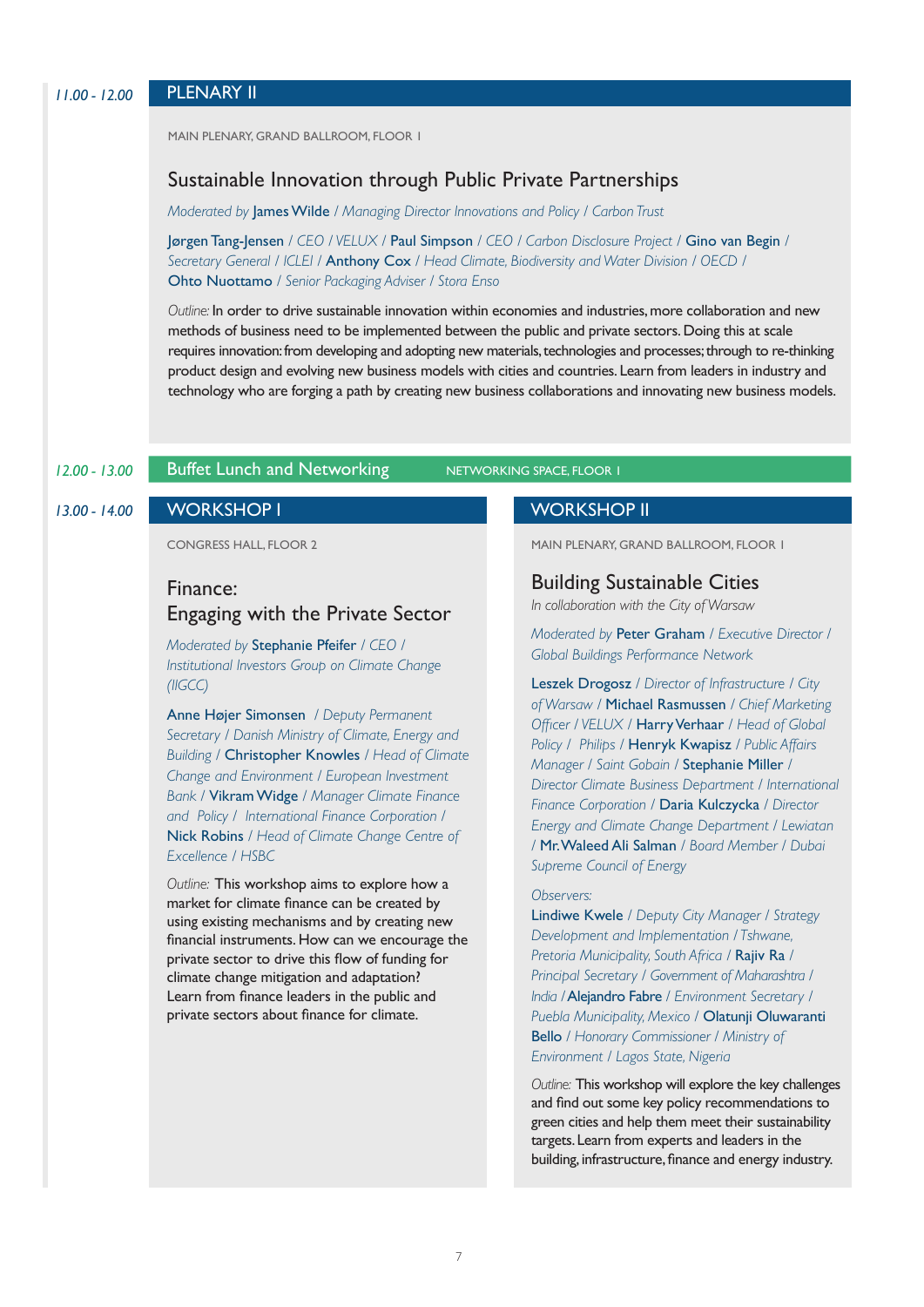### *14.00 - 15.00* PLENARY III

MAIN PLENARY, GRAND BALLROOM, FLOOR 1

#### Finance: The \$100 Billion Question

*Moderated by* Jan Cienski */ Warsaw Bureau Chief / Financial Times*

Hela Cheikhrouhou */ Executive Director / Green Climate Fund /* James Cameron */ Chairman / Climate Change Capital /* Torben Möger Pedersen */ CEO / Pension Danmark /* Jonathan Taylor */ Vice-President for Climate Action and Environment / European Investment Bank /* Rachel Kyte */ Vice President Sustainable Development / World Bank /* Abyd Karmali */ Managing Director / Bank of America Merrill Lynch*

*Outline:* The green climate fund has now been founded. Seven years from now, the Green Climate Fund will begin to invest 100 billion USD per year. What are the next crucial steps seen from the Green Climate Fund and the public and private sector in general to reach that objective, since 80% should come from the private sector. By bringing finance leaders, this plenary aims to discuss and find solutions from the public and private sector.

#### *15.00 - 15.30*

Coffee Break and Networking NETWORKING SPACE, FLOOR 1

#### *15.30 - 16.30*

CONGRESS HALL, FLOOR 2

## Green Trade for Addressing Climate Change

*In collaboration with the* International Centre for Trade and Sustainable Development (ICTSD)*, and the* Green Growth Action Alliance (G2A2)

*Moderated by* Ingrid Jegou */ Manager Global Platform Climate Change, Trade, Sustainable Energy / ICTSD*

Prof. Michael Grubb */ Chair Energy and Climate Policy / Cambridge University Centre Climate Change Mitigation Research ; Senior Advisor Sustainable Energy Policy / UK Energy Regulator Ofgem /* Peter Brun */ Managing Director / SETI Alliance / ICTSD /* Dale Andrew */ Head Environment Division, Trade, Agriculture Directorate / OECD /* David Waskow */ Director International Climate Initiative / World Resources Institute /* Peter Govindasamy */ Deputy Director Energy Division, WTO, International Trade Negotiations Division / Singapore Ministry of Trade and Industry /* Paul Watkinson */ Head Climate Negotiation Team / Ministry Ecology, Sustainable Development and Energy, France /*  H.E Steen Hommel */ Danish Ambassador in Warsaw*

*Outline:* Massive and rapid scale-up of renewable energy and increased energy efficiency is crucial for climate change mitigation and for enhancing access to energy. However, a range of obstacles to the production, scale up and deployment of clean energy, including to the movement of relevant technologies across national borders, remains, going beyond tariffs and including policies such as standards, subsidies or local content requirements. This session will highlight some of these obstacles, as well as discuss options for addressing them through sustainable energy trade initiatives, SETI.

#### WORKSHOP III WORKSHOP IV

MAIN PLENARY, GRAND BALLROOM, FLOOR 1

Sustainable innovation: "Game Changers". How innovation is driving sustainable business performance and economic success

*In collaboration with* Carbon Trust

*Moderated by* Aleyn Smith-Gillespie */ Associate Director / Carbon Trust*

Russel Mills */ VP / Dow Chemical /*  Glenn Schmidt */ Head of Steering Government Affairs / BMW Group /* Thomas Lingard */ Global Advocacy Director / Unilever /* Matthew Arndt */ Head of Envronment, Climate and Social Office / European Investment Bank /*  Bernhard Schwager */ Head Sustainability Office / Bosch*

*Outline:* More and more companies are innovating their business models and supply chains to reduce their carbon emissions while driving growth. How can companies innovate? How can we drive impact at scale? What is the role of collaborations and partnerships? What is the role of policy in driving innovation?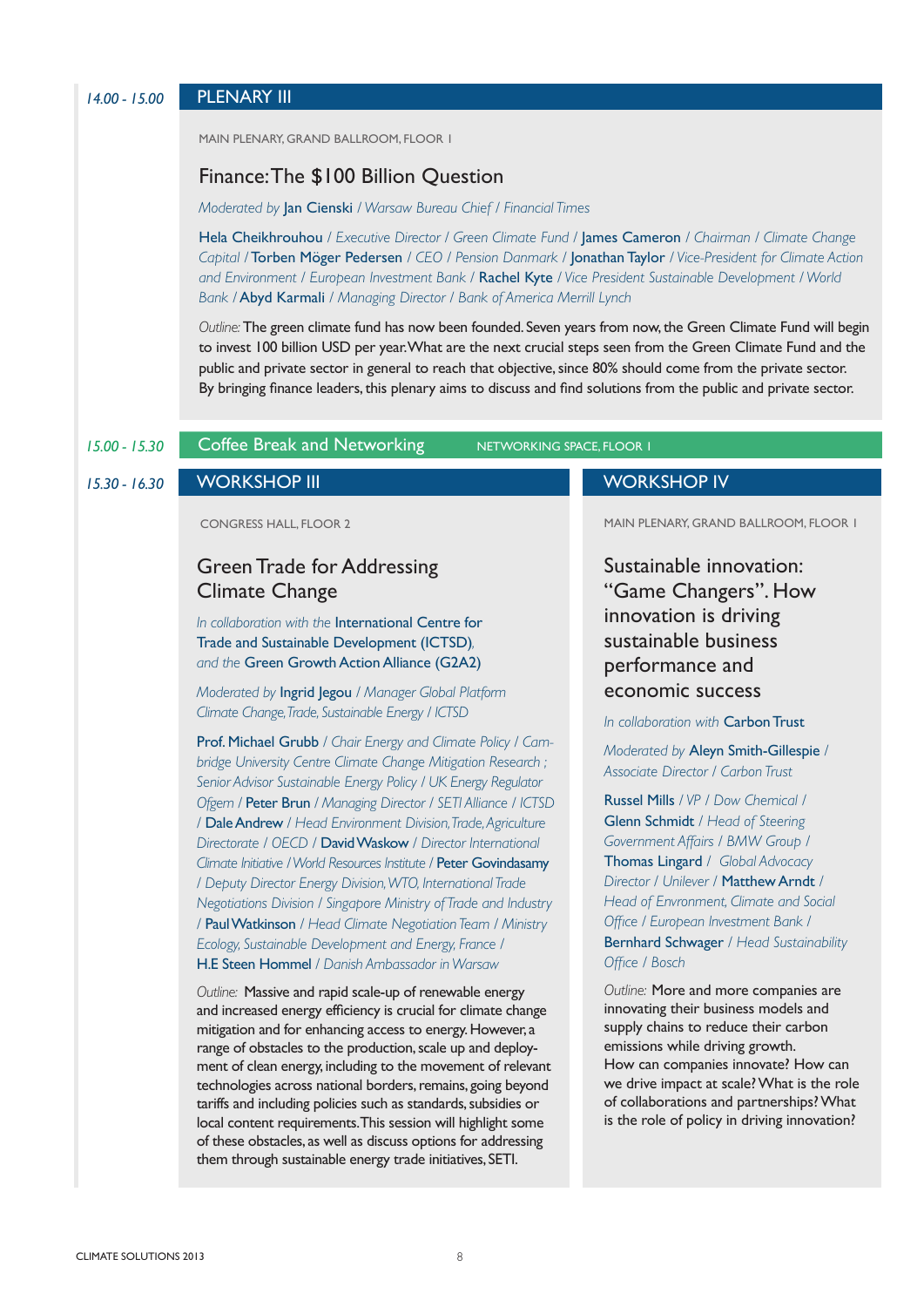| $16.30 - 17:30$ | <b>PLENARY IV</b>                                                                                                                                                                                                                                                                                                                                                                                                                                                                                               |
|-----------------|-----------------------------------------------------------------------------------------------------------------------------------------------------------------------------------------------------------------------------------------------------------------------------------------------------------------------------------------------------------------------------------------------------------------------------------------------------------------------------------------------------------------|
|                 | MAIN PLENARY, GRAND BALLROOM, FLOOR I                                                                                                                                                                                                                                                                                                                                                                                                                                                                           |
|                 | Innovative approaches to energy transition from fossil fuels<br>to renewable sources                                                                                                                                                                                                                                                                                                                                                                                                                            |
|                 | Moderated by Dr. Christoph Frei / Secretary General / World Energy Council                                                                                                                                                                                                                                                                                                                                                                                                                                      |
|                 | Niels B. Christiansen / President and CEO / Danfoss / Veerle Vandeweerd / Director Environment<br>and Energy / UNDP / Jérome Schmitt / Executive Vice President Sustainable Development / Total /<br>Philippe Castanet / CEO/ EDF Polska / Majid Al Suwaidi / Lead Climate Change Negotiator / Ministry<br>of Foreign Affairs of UAE / Ville Niinistö / Minister of Environment, Finland                                                                                                                        |
|                 | Outline: Given that the world will still need energy from fossil fuels, how can we implement<br>more innovative systems to accelerate our transition to cleaner fuels? What important<br>steps should be taken now to balance this sustainably? What means are available financially,<br>technologically and politically for shaping this transition faster while reducing CO2 emissions<br>globally? Learn from leaders across sectors and industries for transforming our world with<br>cleaner energy.       |
| $17.30 - 17.45$ | Coffee break<br>NETWORKING SPACE, FLOOR I                                                                                                                                                                                                                                                                                                                                                                                                                                                                       |
| $17.45 - 18.45$ | <b>CLOSING PLENARY</b>                                                                                                                                                                                                                                                                                                                                                                                                                                                                                          |
|                 |                                                                                                                                                                                                                                                                                                                                                                                                                                                                                                                 |
|                 | MAIN PLENARY, GRAND BALLROOM, FLOOR I                                                                                                                                                                                                                                                                                                                                                                                                                                                                           |
|                 | The Road to Paris, 2015                                                                                                                                                                                                                                                                                                                                                                                                                                                                                         |
|                 | Moderated by André Schneider / Chairman / World Climate Ltd.                                                                                                                                                                                                                                                                                                                                                                                                                                                    |
|                 | Mary Robinson / President / Mary Robinson Foundation - Climate Justice / Carlos Busquets / Deputy Director<br>Policy and Business Practices / International Chamber of Commerce / David Cadman / President / ICLEI - Local<br>Governments for Sustainability / Claude Nahon / Senior Vice President Sustainable Development / EDF / Peter<br>Bakker / President / World Business Council for Sustainable Development (WBCSD)                                                                                    |
|                 | Outline: Presenting the results from a World Climate Ltd stakeholder research done this year, this session<br>aims to discuss how to create a strong and impactful bottom-up support in order to facilitate a global<br>deal in 2015. What could be the key drivers, narratives and opportunities to enable a global deal? Who are<br>the key stakeholders to engage with to make that happen? How can we complement top-down policies with<br>these solutions in Peru (COP20) and leading up to Paris (COP21)? |
|                 | Closing Statement: André Schneider / Chairman / World Climate Ltd.<br>Concluding remarks and key outcomes from the World Climate Summit.                                                                                                                                                                                                                                                                                                                                                                        |
|                 |                                                                                                                                                                                                                                                                                                                                                                                                                                                                                                                 |
| $18.45 - 20.00$ | <b>Climate Solutions Cocktail Reception and Networking</b>                                                                                                                                                                                                                                                                                                                                                                                                                                                      |
|                 | <b>BALTIC BALLROOM, FLOOR 2</b>                                                                                                                                                                                                                                                                                                                                                                                                                                                                                 |
|                 | Hosted by World Climate Ltd, World Business Council for Sustainable Develoment                                                                                                                                                                                                                                                                                                                                                                                                                                  |
|                 | and the International Chamber of Commerce, and featuring the announcement of                                                                                                                                                                                                                                                                                                                                                                                                                                    |
|                 | the World Green Economy Summit, Dubai. United Arab Emirates.                                                                                                                                                                                                                                                                                                                                                                                                                                                    |
|                 |                                                                                                                                                                                                                                                                                                                                                                                                                                                                                                                 |
|                 |                                                                                                                                                                                                                                                                                                                                                                                                                                                                                                                 |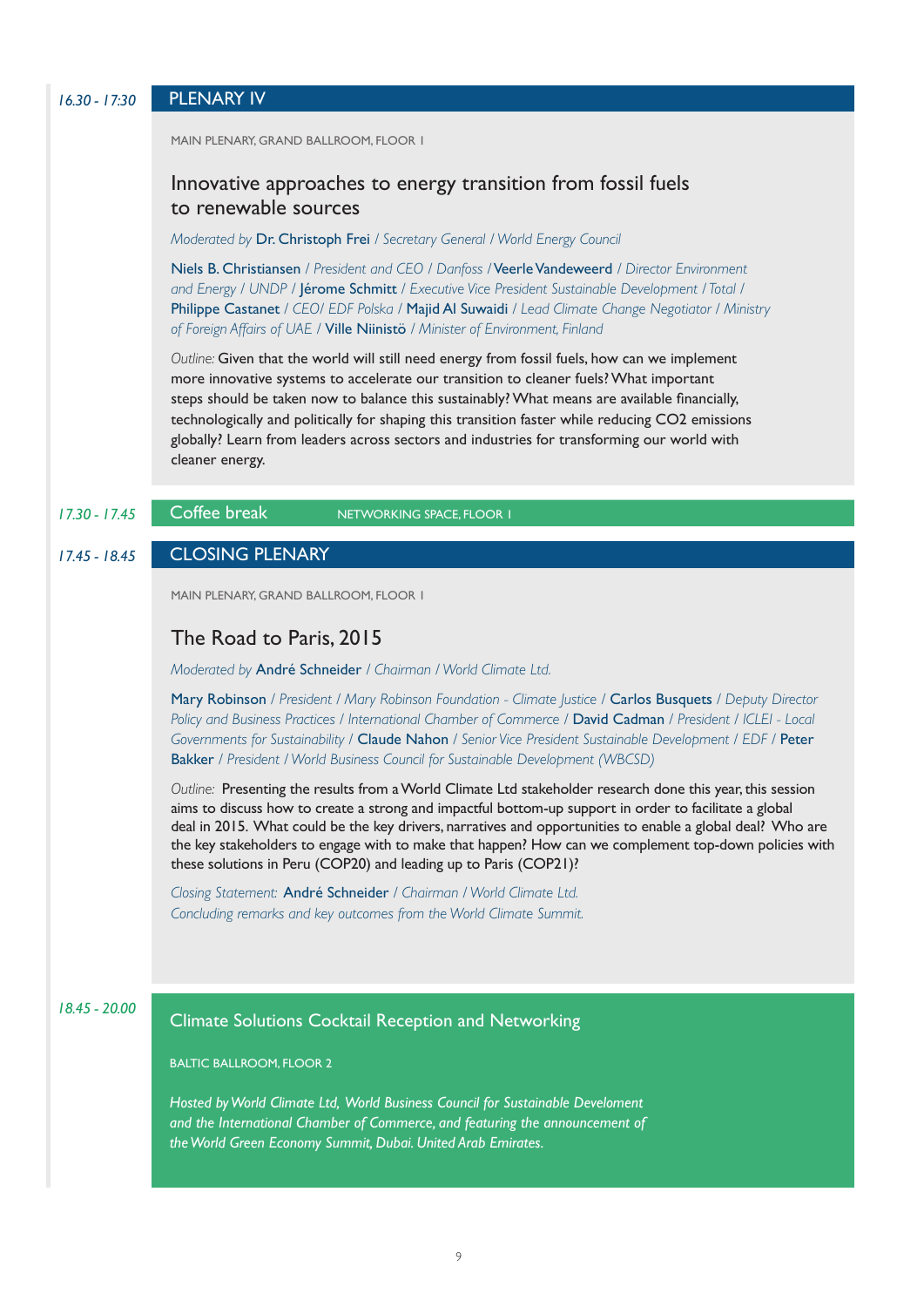# **PROGRAMME / DAY 2 / NOV. 18TH 2013**

WORLD CLIMATE SUMMIT - CLIMATE SOLUTIONS IN ACTION / WARSAW MARRIOTT HOTEL

| $7.00 -$        | <b>REGISTRATION</b>                                                                                                                                                                                                                                                                                                                                                                                                                                                     |
|-----------------|-------------------------------------------------------------------------------------------------------------------------------------------------------------------------------------------------------------------------------------------------------------------------------------------------------------------------------------------------------------------------------------------------------------------------------------------------------------------------|
| $8.45 - 9.00$   | <b>OPENING SESSION</b>                                                                                                                                                                                                                                                                                                                                                                                                                                                  |
|                 | Setting the scene by Nik Gowing<br>MAIN PLENARY, GRAND BALLROOM, FLOOR I                                                                                                                                                                                                                                                                                                                                                                                                |
|                 | <b>PLENARY I</b>                                                                                                                                                                                                                                                                                                                                                                                                                                                        |
|                 | MAIN PLENARY, GRAND BALLROOM, FLOOR I                                                                                                                                                                                                                                                                                                                                                                                                                                   |
| $9.00 - 9.15$   | Getting down to action<br>Action 2020 Climate Change and how business will sustain our planet                                                                                                                                                                                                                                                                                                                                                                           |
|                 | Peter Bakker / President WBCSD<br>Outline: Vision 2050 set a pathway toward a world in which 9 billion people can live well, and within the<br>limits of the planet. Action2020 takes Vision 2050 further with a framework of action. Climate change<br>is one of these action areas where WBCSD members are pushing the agenda forward with Big Ideas.<br>These will need to be scaled up and this will require government interventions including through<br>finance. |
| $9.15 - 9.35$   | Getting the messages straight                                                                                                                                                                                                                                                                                                                                                                                                                                           |
|                 | Moderated by Nik Gowing                                                                                                                                                                                                                                                                                                                                                                                                                                                 |
|                 | Straight Talk with Hela Cheikhrouhou / Executive Director / Green Climate Fund Q & A                                                                                                                                                                                                                                                                                                                                                                                    |
|                 | Outline: How will the Green Climate Fund create a paradigm shift in climate financial flows and<br>incentivise capital flows in low carbon investments. How can the GCF support the scale up of<br>mitigation actions such as the Big Ideas of Action2020?                                                                                                                                                                                                              |
| $9.35 - 10.10$  | What are the big ideas on climate change to avoid the trillionth tonne carbon?                                                                                                                                                                                                                                                                                                                                                                                          |
|                 | Moderated by Nik Gowing                                                                                                                                                                                                                                                                                                                                                                                                                                                 |
|                 | Philippe Joubert / Managing Director / WBCSD / Georgia Callahan / General Manger / Environment and Climate<br>Change / Chevron / Patrik Isaksson / Vice President Environmental Affairs / Svenska Cellulosa AB / Jens Dinkel /<br>Vice President Sustainability / Siemens / Mandy Rambharos / Climate Change and Sustainability Manager / Eskom<br>Holdings / Charles Allison / Partner / Environmental Resources Management                                            |
|                 | Outline: A snapshot of the five big ideas which will contribute to the societal must have - Carbon Capture<br>and Storage, Forests as carbon sinks, Electrifying Cities towards Zero Emissions (ECZE), Low Carbon<br>Electrification of Remote Locations and Resilience to Climate Change in Globally Interdependent Business.                                                                                                                                          |
|                 |                                                                                                                                                                                                                                                                                                                                                                                                                                                                         |
|                 |                                                                                                                                                                                                                                                                                                                                                                                                                                                                         |
|                 |                                                                                                                                                                                                                                                                                                                                                                                                                                                                         |
|                 |                                                                                                                                                                                                                                                                                                                                                                                                                                                                         |
| $10.10 - 10.30$ | Coffee                                                                                                                                                                                                                                                                                                                                                                                                                                                                  |